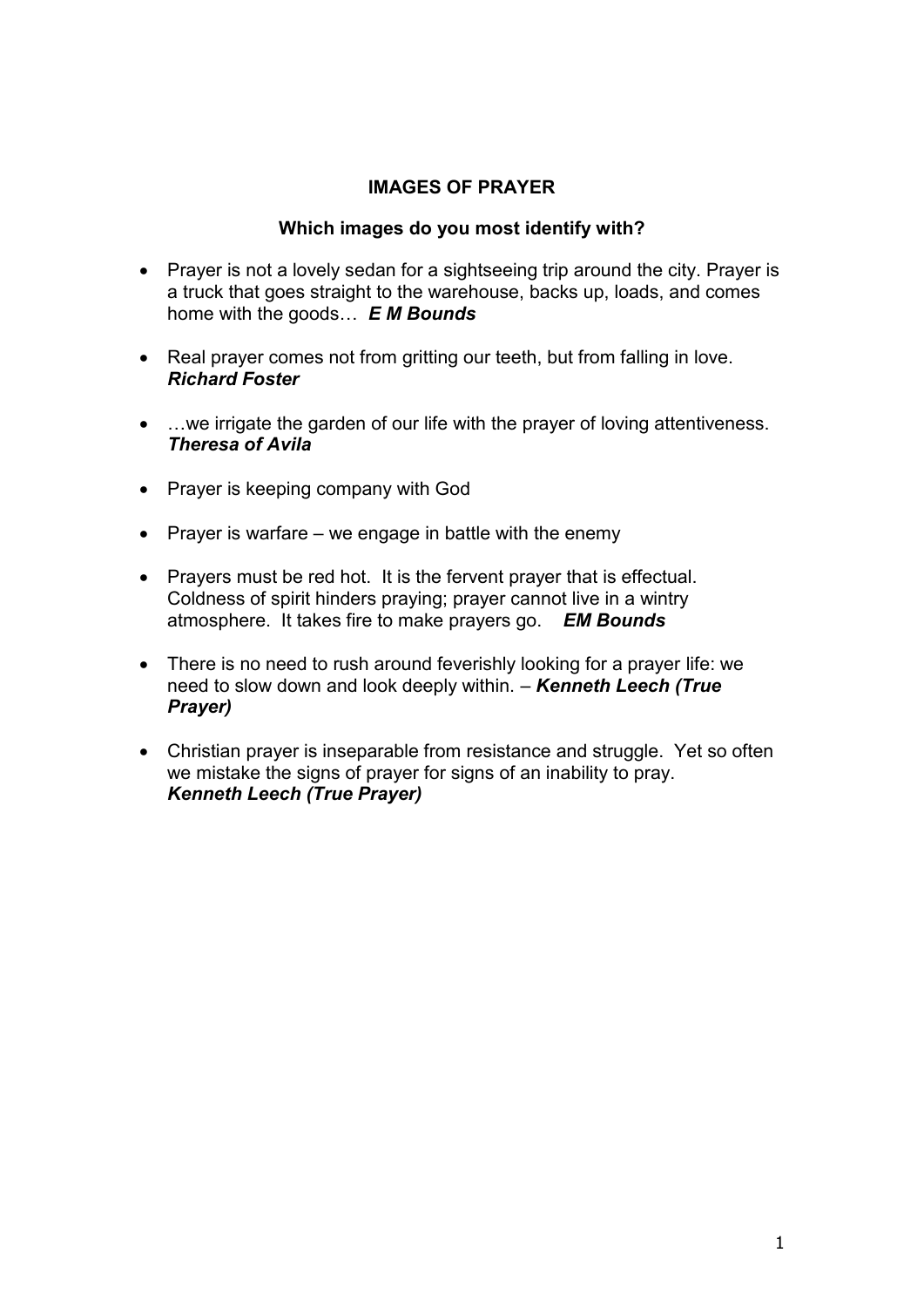## **PRAYER** There are no experts in prayer

## **Theology/psychology go together**

- I cannot take my relationship with God seriously without it having an impact on how well I know myself.
- If theology and psychology cannot be separated then knowing God goes hand in hand with knowing myself.

### **Intercession**

Intercession has me setting the agenda. This is good but limited if it is my primary model of prayer.

## **PRAYER WORKS/DOESN'T WORK**

This is a very transactional view of prayer, Prayer is a deal – I ask, God delivers.

If prayer includes

- listening to the Lord
- noticing what the Spirit is saying to me
- responding to what I notice around me and within me
- then the language of prayer 'working, or not working' is no longer appropriate. We are unlikely to even think of using it.

Prayer becomes relational, transformational, not just a means of acquiring something, no matter how good the items required may be: marriage, children, conversion, healing etc

## **CONTEMPLATIVE PRAYER**

• In contempletive prayer, what we contemplate sets the agenda rather than the agenda always being my own issues and concerns.

## **What is contemplation?**

- sitting with a small portion of scripture, a story of Jesus for instance and try to place yourself there – to notice the expression on the faces of the people in the story, or to become one of the participants, or just to sit and wait to see what the Holy Spirit will bring to me.
- Use your imagination.
- The point is not to read lots, but to 'see and hear' more deeply. This is NOT a bible study. I pay attention to my *feelings* and allow them to inform me.

#### **Leaders need to know themselves**

- Many Christian leaders lead out of insecurity without realising it.
- If they were aware of their insecurity they could take measures to mitigate against this (who isn't insecure to at least some degree) but if they don't even realise it's there they aren't trying to reduce its impact on themselves and others.
- We are shaped by our woundedness so we need to know where we're wounded.